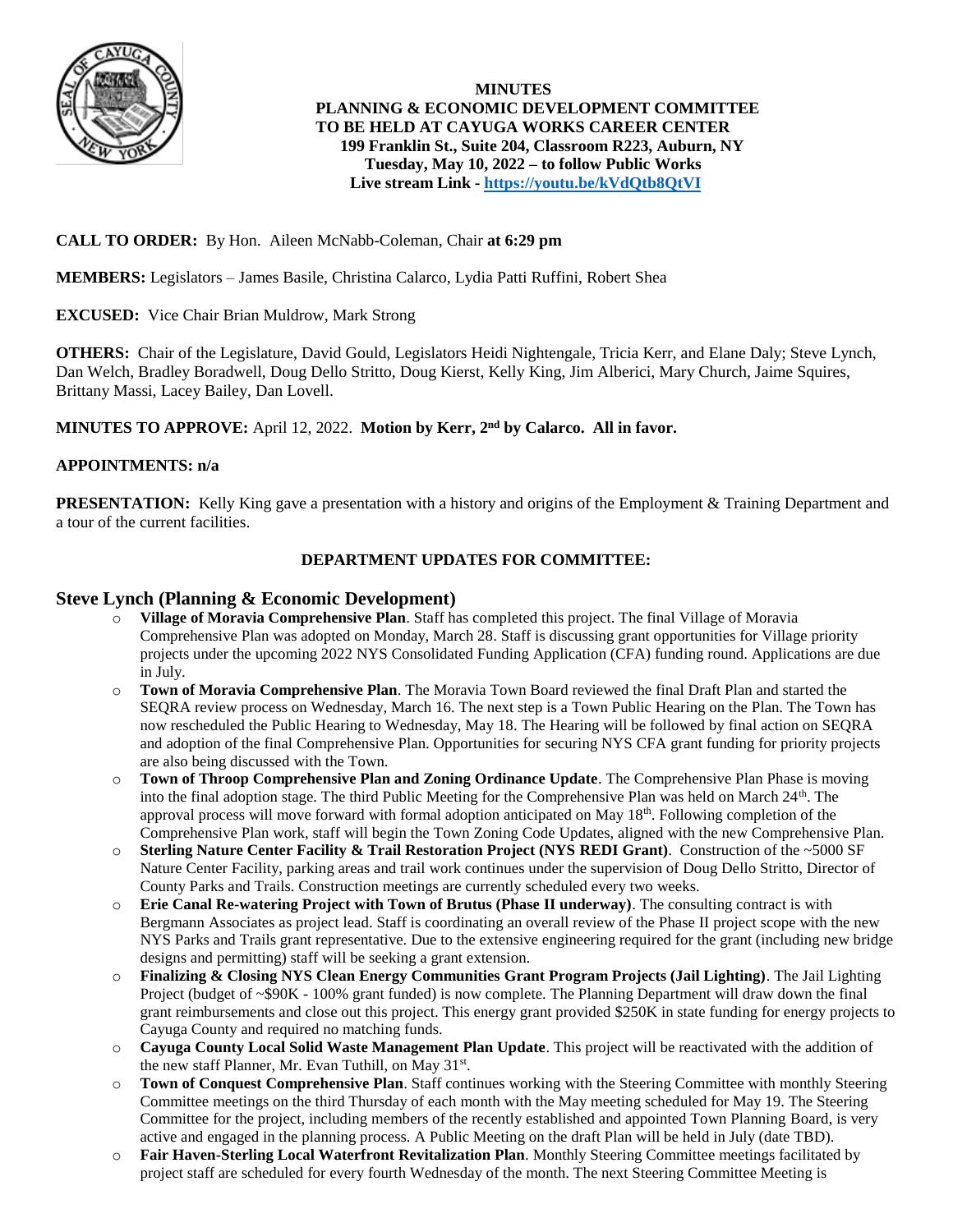Wednesday, May 26<sup>th</sup>. A draft of the full Plan has been submitted to NYS DOS for early, preliminary review. The project website has additional background on the project[: www.sterlingfairhaven.wixsite.com.](http://www.sterlingfairhaven.wixsite.com/)

- o **Village of Cayuga Local Waterfront Revitalization Plan.** Staff continues to work with the Village Steering Committee on the LWRP with the next meeting scheduled for Wednesday, May 4 where the final Chapters  $4 \& 5$  will be discussed. The project website has additional background and information: [www.villageofcayuga.wixsite.com.](http://www.villageofcayuga.wixsite.com/)
	- o **Cayuga County Planning Board Training Series (ongoing)**. The Planning Department's annual Planning Board Training Series provides several opportunities throughout the year for local Planning and Zoning Board members to receive their state-mandated 4-hours of annual training. Registration is online and easy. The next training session, entitled "Building Resiliency and Resource Protection into Your Zoning Code" is scheduled for Wednesday, August 17 at 7PM (BOCES). More information on the annual training series is on the department website: [https://www.cayugacounty.us/688/Training.](https://www.cayugacounty.us/688/Training)
- o **Owasco Lake Watershed Nine-Element Plan (nearing completion - 2022)**. The 9E Plan is in its final review and public presentation stage. A preliminary final draft was submitted to NYSDEC and NYSDOS staff for dual agency reviews in early March and staff received feedback and commenced edits in April. Required resubmission to the dual agencies will be made in early May before it can be publicly presented. With the recent reviews and state agency edits and resubmission, the public presentation of the Plan and recommendation has now been extended into June when the project consultants will formally present the findings and recommendations of the Plan. A key element of the 9-E Plan is the Soil-Water Assessment Tool - a GIS-based computer model of the 205-square mile watershed used to analyze and assess water quality mitigation efforts and their individual and cumulative impacts on Owasco Lake water quality (the "SWAT Model"). This model (and a related Lake Model) relies on the collection and input of land and water data collected within the watershed to accurately predict outcomes and evaluate the success of mitigation strategies. Maintaining and updating this data set will be the ongoing responsibility of the County Planning Department and out GIS staff working with partners throughout the watershed.
- o **Department Staff are on the Steering Committee for City of Auburn Drinking Water Source Protection Plan for Owasco Lake (City of Auburn 2021 Grant)**. Steve Lynch and Michele Wunderlich represent the Planning Department on the Citizens Advisory Group (CAG) for this City of Auburn water protection planning project. The 6th CAG meeting was held on Thursday, April 14 (meetings are virtual) and the next meeting is Thursday, May 17.
- o **Staff to Cayuga County Water Quality Management Agency (WQMA; ongoing)**. Planning Director Steve Lynch is an appointed member of the WQMA and Associate Planner Michele Wunderlich provides all staff services to the agency, including managing the three work groups, preparing annual work plans and annual reports, preparing meeting agendas and minutes and managing all communications and correspondence. Meetings are held the first Thursday of each month at 10AM in the SWCD Conference Room at the Natural Resource Center Building on County House Road. The WQMA website is here: WQMA – [Cayuga County Water](http://cayugacountywater.org/)
- o **Management and Administration of Cayuga County's Finger Lakes-Lake Ontario Watershed Protection Alliance (FLLOWPA) Grant Program (ongoing)**. Associate Planner Michele Wunderlich provides all staff services related to this annual grant program, including annual budgets, state reporting, preparation and administration of grantee contracts and communications.
- o **2022 Household Hazardous Waste Program Event Planning.** The first "Electronics Plus" Recycling Event of 2022 was held on Saturday, April 9th from 8:30-12:30. This event was open to all Cayuga County Households and Residents. Registration opened in early March and was full at 511-vehicle registrations. The event resulted in 49,000 pounds of electronic equipment being responsibly recycled.

We are finalizing our expenses for this event and evaluating our program budget, including estimated costs for the fall HHW event, to determine if there are sufficient funds to pay for a second Electronics Event this fall.

- o **Sanctuary Advisory Committee (SAC) for NOAA Lake Ontario National Marine Sanctuary (ongoing)**. The most recent SAC meeting (meeting #16) was held on Thursday, April 21 at 6PM. Please see the NOAA website here for more information: [Proposed Lake Ontario National Marine Sanctuary | Office National Marine Sanctuaries \(noaa.gov\)](https://sanctuaries.noaa.gov/lake-ontario/)
- o **Advisory Committee for NYS Reimagine the Canals project at Cayuga Lake Lock #1 (Cayuga Whitewater Park Project)**. This is a state-funded planning and design project started in 2021. A State-selected design consultant is leading project design.

## **Kelly King (Employment & Training) –**

### **Career Services**

o Approx. 150 customers used the center in person this month

### **DSS Program Update (JOBS Program)**

- o 48 new/additional DSS referrals this month (SN, FA, NE)
- o Strengthening referral process/communication between DSS WE program and WIOA program
- o 2 Job Readiness Classes/Trainings administered weekly in person
- o NE- First in person NE group conducted since the pandemic started
- o 3 Workshops provided:
	- \*Good Decision Making \*Discovering Your Interests \*Common Interview Questions
- o 1 New workshop developed- launching next month \*Leadership in the workplace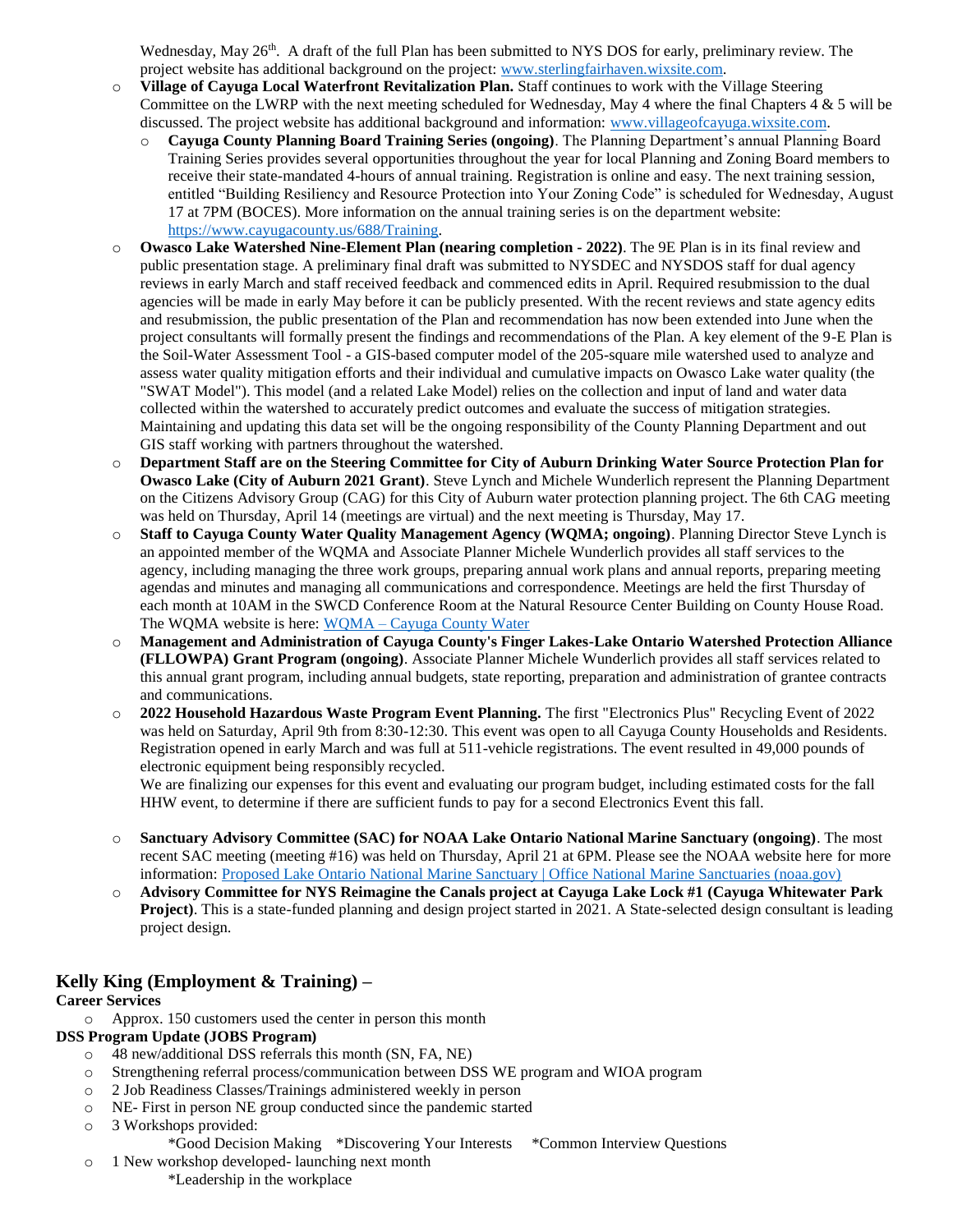### **WIOA/TAA ITAs (Adults, Dislocated Worker, Youth, TAA)**

- o 11 customers enrolled in training ITA (Individual Training Account)
- o Growth in utilizing a broader range of training providers and training programs

### **Youth Program**

- o Increase in WIOA youth work experience element
- o 2 youth ITAs
- o Increase in youth outreach continues to show positive results
- o Staff attended SADD Job Fair 4/25 at Auburn High School
- o Staff presented at Cayuga Onondaga BOCES 4/20 on SYEP
- o Summer Program TANF applications were mailed to last years participants for early acceptance
- o Work Site agreements went out this month- some returned already and new sites developed
- o WIOA youth allocation should be available soon- with remaining hopefully in June for the July budget start
- o SYEP allocation should be presented to me shortly- hopeful for equal or greater funds this summer

#### **Additional Updates:**

- o 302 Job Orders listed in the NYS Job Bank- referrals and matching services provided
- o Top 3 sectors for job postings this month are Retail (71); Human Services (50); Manufacturing (48)
- o Cross Training and staff development training in house for the E&T team
- o E&T Director presented at the Wednesday Morning Roundtable
- o Business Services/Activities- Parks and Trails recruitment for seasonal positions; Preparation for targeted job fair at The Commons; Collaboration with Cayuga Onondaga BOCES for youth job fair
- o Reviewed updated blueprints for the Workforce Development Building for camera and security purposes
- o Increasing need for technology in order to provide job search and job readiness activities at the center/requesting update on the status or outcome of my computer request through ARPA funds

## **Bradley Broadwell (CEDA) – no updates**

# **Doug Kierst (Soil & Water Conservation District)**

### *AGRICULTURAL TECHNICAL ASSISTANCE:*

- Cayuga SWCD Staff continue to work on project planning with farms in preparation for the upcoming 2022 construction implementation season. Soil and manure samples have been collected at several farms, and the results were utilized in the development of the farms plan. Bids have been awarded for 2 projects with construction being scheduled to begin as soon as the contractor can schedule it and the weather cooperates.
- Cayuga SWCD Staff completed an Agricultural Environmental Management Tier 3A Nutrient Management plan on a farm in the Owasco Lake Watershed. Nutrient application recommendations were provided to a farm in the Cayuga Lake watershed as part of their CAFO plan. Planning is nearly complete on a farm in the Seneca River Watershed.
- Cayuga SWCD Staff continue to complete weekly construction site inspections on one SPDES permitted construction site at an agricultural operation in the Cayuga Lake Watershed.
- Cayuga SWCD Staff continue to work with farms to complete planning in preparation for grant applications to the Climate Resilient Farming (Round 6) and Agricultural Nonpoint Source Abatement and Control (Round 28) Grant Programs. The grant applications are due May  $16<sup>th</sup>$  and May  $2<sup>nd</sup>$ , respectively.

### *NON-AGRICULTURAL & MUNICIPAL TECHNICAL ASSISTANCE:*

- Cayuga SWCD Staff continue to offer technical assistance to local landowners affected by drainage and flooding concerns that occurred in 2021.
- Cayuga SWCD Staff assisted the Town of Niles Highway Department with a roadbank stabilization project on Cream Hollow Road.
- Cayuga SWCD Staff continue to work with the Cayuga County Health Department, the Y-Camp (Town of Niles), The Nature Conservancy, Justin Jobin of Coastal Wastewater Solutions, LLC and engineer Bruce Natale to install 2 demonstration projects on existing camp septic systems (bath houses) for advanced nutrient removal. The primary focus of the project is on phosphorous removal.
- Cayuga SWCD Staff has been working with the Cayuga County Buildings and Grounds Department on the planning and excavation for the new electrical line at the Public Safety Building. The trenching and backfill for the new line have been completed and the new line is planned to be installed soon.

## **OTHER SWCD NEWS, WORKSHOPS & TRAININGS:**

- Cayuga SWCD Staff taught one NYS DEC endorsed 4-hour training for contractors, municipal officials, engineers, and other groups interested in learning about erosion and sediment control methods. In 2022, 134 individuals participated in the 7 stormwater training courses offered by the Cayuga SWCD.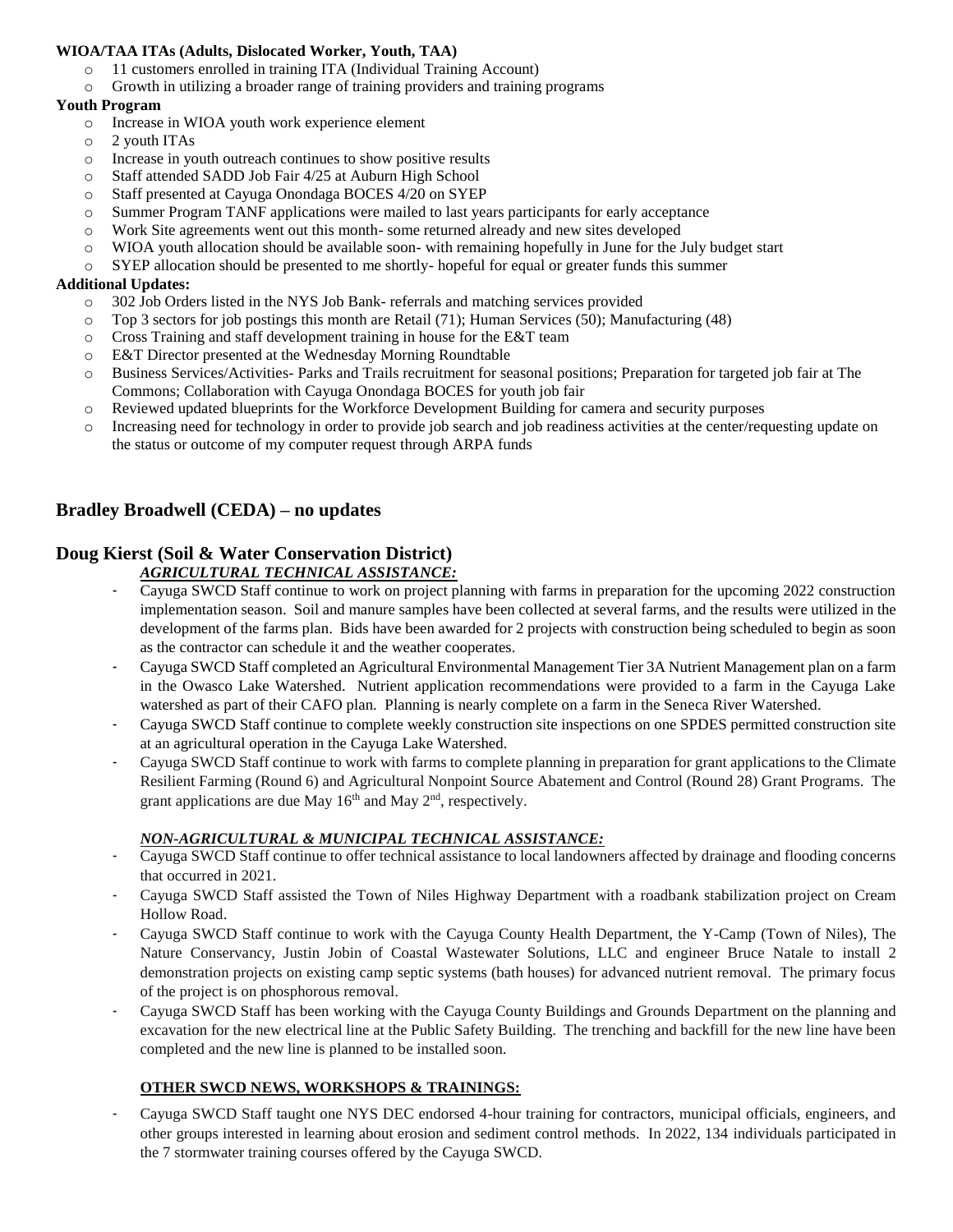- The Cayuga SWCD is holding our **51st** Annual Spring Tree Seedling and Groundcover Sale. As in the past, the District is offering a variety of New York grown conifers, hardwoods, shrubs, and groundcovers. These seedlings, transplants and other plants are a very low-cost way to prevent erosion, improve water quality in our lakes and streams, to promote wildlife in your area, as well as create noise and visual buffers, and both snow and wind breaks. The Cayuga SWCD will be taking orders through **Tuesday, May**  $3^{rd}$ **, 2022.** The pickup date will be Friday, May  $13^{th}$ , 2022. Supplies are limited. For any questions regarding the sale, call the Cayuga County Soil and Water Conservation District at (315) 252-4171, ext. 4, or email us at: *cayugaswcd@cayugaswcd.org*. We are available Monday - Friday from 7:30 AM - 4:00 PM. To obtain an order form and description brochure or to place an on-line order, please visit our website: [http://www.cayugaswcd.org](http://www.cayugaswcd.org/)
- The Cayuga SWCDs 2021 Spring Fish Sale for Stocking Ponds is ongoing. A variety of species of fish are available including largemouth bass, yellow perch, bluegill, black crappie and minnows. Deadline to order fish is **Tuesday, May 17th, 2022** and the pickup date is Monday, May 23rd, 2022 @ 11AM at the Cayuga SWCD Office. Order forms and online ordering are also available at our website: [http://www.cayugaswcd.org.](http://www.cayugaswcd.org/)

## **Dan Welch (Director Cornell Cooperative Extension)**

### **Agriculture and Food Systems**

- o CCE Cayuga's Master Gardener volunteers are available every Monday, Wednesday, and Friday from 9am to 12pm to answer questions and provide advice on home gardens, lawns, trees and shrubs, and home pest control.
- o One of CCE Cayuga's first projects with the South-Central New York Dairy and Field Crops team is monitoring the height of alfalfa to inform farmers on when is the optimal time to harvest first-cutting alfalfa. This information helps farmers to harvest at the best quality, reducing the amount of purchased feed need by the farm, and is important in maintaining nutrients in balance.
- o CCE Cayuga is updating our local food and farm guide for 2022. The updated version will be available later this month.
- o CCE Cayuga continues to monitor the outbreak of Highly Pathogenic Avian Influenza across NYS and the Northeast. Through our newsletters and social media channels, CCE Cayuga is providing additional information on keeping flocks safe from HPAI.

#### **4-H Youth Development**

- o Payton Youngers, a 4-Her from Venice placed 1st in NYS horse bowl in April. She will compete nationally in Louisville, KY in October.
- o As part of our on-going partnership with the Booker T. Washington Community Center, CCE Cayuga is starting a Junior Master Gardener program for youth in the after-school program.

#### **Nutrition**

- o The CCE Cayuga nutrition program is working with the Cayuga Community College student food pantry to offer healthy eating information and incentives to students at the college.
- o SNAP-Ed educator, Rebecca Crawford, continues to work with the Food Bank of Central New York on food distribution pick-ups in Auburn, Port Byron, and Cato-Meridian School District.

### **Organizational Updates**

o CCE Cayuga has hired a communications coordinator in cooperation with another extension association. CCE Cayuga is hiring a finance coordinator, and an Agricultural Environment Sustainability educator.

## **Karen Kuhl (Tourism)**

|                                        | Occ % |      | <b>ADR</b> |       | <b>RevPAR</b> |       |
|----------------------------------------|-------|------|------------|-------|---------------|-------|
|                                        | 2022  | 2021 | 2022       | 2021  | 2022          | 2021  |
|                                        |       |      |            |       |               |       |
| <b>Current Month - March</b>           |       |      |            |       |               |       |
| 2022 vs March 2021                     | 47.5  | 53.3 | 110.34     | 81.04 | 52.36         | 43.19 |
| Year to Date - March 2022              |       |      |            |       |               |       |
| $\overline{\phantom{a}}$ vs March 2021 | 42.9  | 46.5 | 108.37     | 78.63 | 46.46         | 36.52 |

o Public Relations

- **FAM trip** April 19th  $& 20$ th Ed Finn and Shane Cullen UK's Platinum Travel
- Good Day Rochester April 29th Sweet Treat Trail with Beonca Louis
- National Travel and Tourism Week

Coming up:

- Shelby Vittick, Modern Farmer Magazine May 13-15
- **Madden Media FAM May 17th**
- **Presenting at eToursim Summit in Orlando, FL on June**  $7<sup>th</sup>$
- Rachel Elizabeth, Blond Wayfarer June 9-12
- **Martinique Lewis & Phil Calvert July**